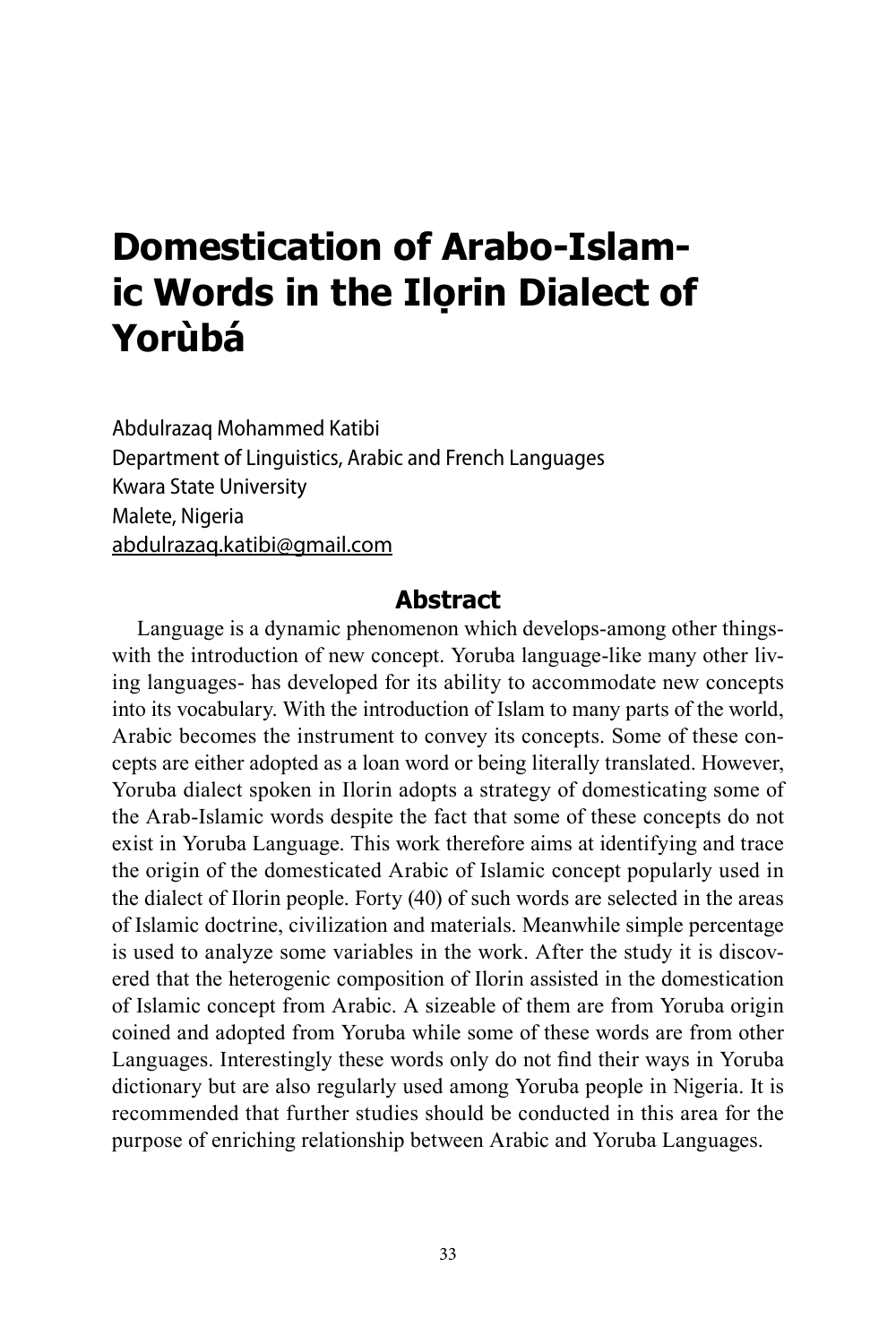**Keywords:** Arabic language, Ilorin Dialect, Arabo-Islamic, Islamic Words, and Theory of Domestication

#### **Introduction**

 Language is one of the socio-cultural phenomenons. It is basically confined to human beings in their environment or society. Language develops when new concepts, ideas, and technologies are introduced into the society and the people are ready to accept and adopt them into their lexicon. This is done by either to translate, borrow or create another word for the new concept. With the introduction of Islam in the  $7<sup>th</sup>$  century which is built upon Arabic socio-cultural and linguistic background. Most of its belief, activities and ideologies are derived from Arabic language which are commonly adapted and adopted by the receiving communities. However, it is noticed that many Islamic concept words used in Ìlọrin are neither borrowed nor translated from Arabic which require some investigation on how these words emerge and from which source.

Therefore, the main concern of this work is to identify some of these Arabic- Islamic words that are domesticated in the Ilọrin Yorùbá dialect. It will also trace the origin of the domesticated word, state and explain the Arabic words of the concept and analyze how prevalent these words are used in relationship with others. The data were collected from the Yorùbá dialect spoken in all the areas that form the Ilorin emirate. The impact of this work, after its completion, lies on the fact that it will erase the erroneous belief that all Arabic of Islamic concepts are totally adopted and adapted in Arabic. In addition to these it will also show how Arabic words enrich the local dialect of Ìlọrin people which later extend to other Yorùbá speaking societies in Nigeria. Finally, this work will show how Arabic has contributed to the expansion of Yorùbá vocabularies not only by borrowing but by forcing the language to create new words to express the new concept. This research shall make use of sources and resources from Arabic, Islamic and Yorùbá.

## **Concept of Islamic Words and Theory of Domestication**

The origin of Islamic words is traced to the advent of Islam in the Arabian peninsulas in the early 7<sup>th</sup> century through Prophet Mohammed. The followers were made to believe in the new concept of the creator and act of worship. This new development metamorphosed into either introduction of new lexicon or restructuring of semantic level of the already existing Arabic words. For example, the word *Allah, Salat, Sawm, Hajj* etc. existed and frequently used by Arabs before the advent of Islam but later their meanings were redefined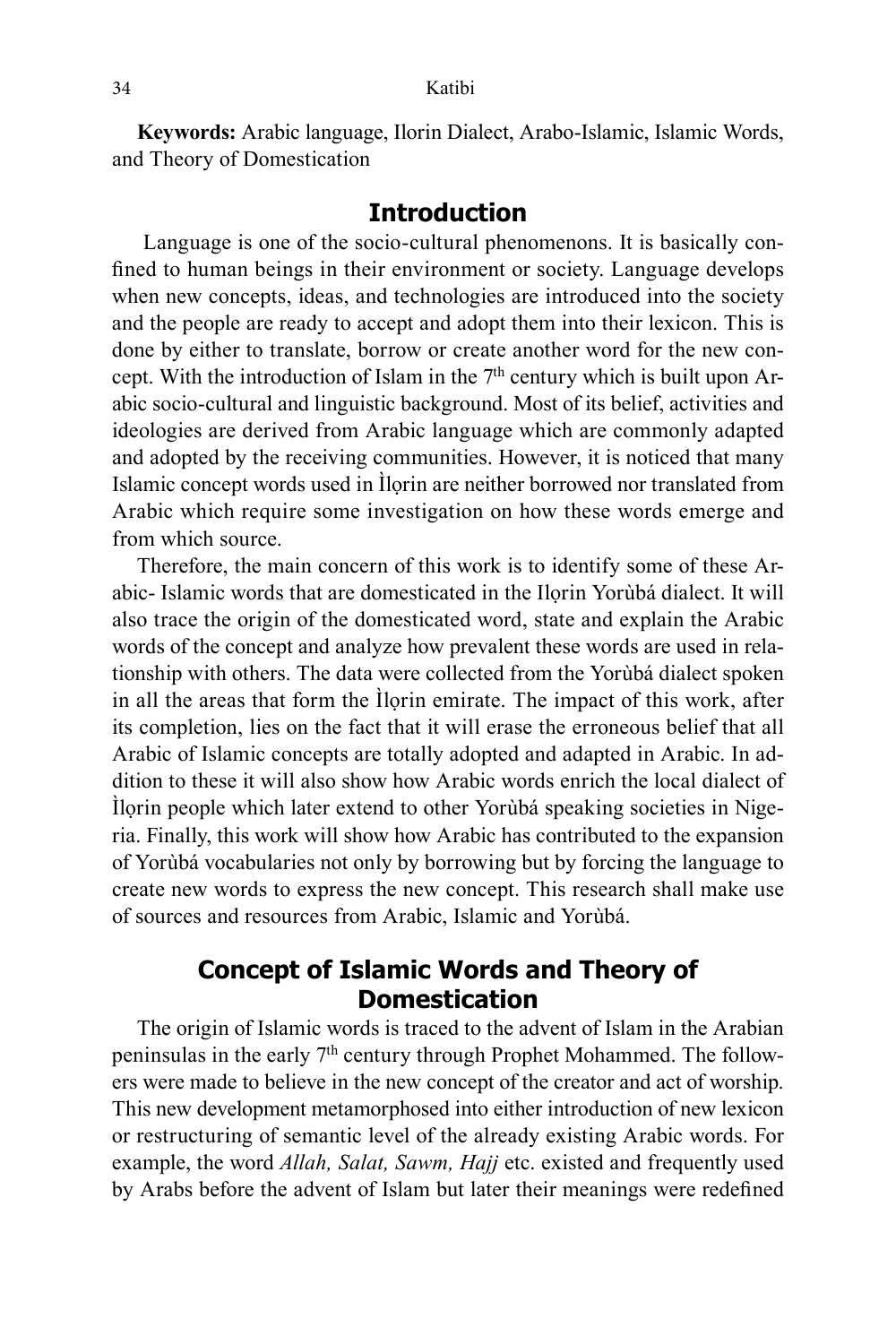to suit the new religion (Islam). Meanwhile, words like *Janat, Jahanam, Malaika, Iman, Quran* etc. are among selection of new words introduced to Arabic lexicon. The two types of the two groups are termed *Alfadh-Islamiyyah* (Islamic words) (Daif, 1986). Each community embracing the religion (Islam) automatically embraces the Arabic words to express all the aspect of the religion. Subsequently the Arabic words become part of the religion.

As time goes on, the receiving communities adopt different linguistic strategies to domesticate the Arabic Islamic words to suit their psycho-social linguistic level. The adaptation of Arabic words comes at different levels which include: Phonologically such as replacement of non-available Arabic sound in the receiving language eg. Q to K as in Quran to Kuran, Z to S as in Zakat to Sàká. Hajj to Ajj etc. the phonological differences between Arabic and most African and Nigerian languages has been studied at different levels of Arabic studies and in all academic stages. Among whom are Katibi (2013) and Abdulraheem (2016). Meanwhile, this writer observes that non-Arab communities usually adopt three strategies for the domestication of Arabic Islamic words in their languages namely: Translation, Borrowing from Arabic sources and Creation of new words.

A. Translation: This is a situation where the Arabic-Islamic words have equivalent in the receiving language. Therefore, the local language is fully adopted with no reference to Arabic. This is due to the fact that the local language possesses similar ideology, concept and adequate lexicon. Examples include *Rasul, Òjíṣẹ́* (Yor.) *(*Messenger)

B. Borrowing from Arabic Sources: This is applicable where there are no equivalent words in the receiving languages, thereby forcing them to borrow the Arabic words in the phonological restricted form to suit the receiving language. Al-muhajir (*al-majiri*); the needy traveller, al- Quran (*alqurani*); quran, Sadaq (sadaqi), As-Subh (Assubah); early morning prayer, A°sr (*àlásàrì*); pre dusk prayer, Maghrib (magribi); evening prayer, I°sha (Ìṣáì); night prayer, du-a (àdúhà); supplication, Imam (*lèmámù*); Prayer leader, kabah (*kàábà*); Holy mosque in Makkah.

C. Creation of New Words: This is a condition where another word is completely created by the non-Arab community to represent Islamic word. Examples of such are:Sawm (*ààwẹ*̀) Fasting, Salat (*ìrun*); Prayer.

### **Ilọrin-Yorùbá Dialect**

Ìlọrin is presently the capital city of Kwara state and also the capital of Ìlọrin emirate which comprises of five local governments of Kwara state namely: *Asà*, Ìlọrin East, Ìlọrin South, Ìlọrin West and Mórò. It is located in the north central geo-political zone of Nigeria. The indigenes of this area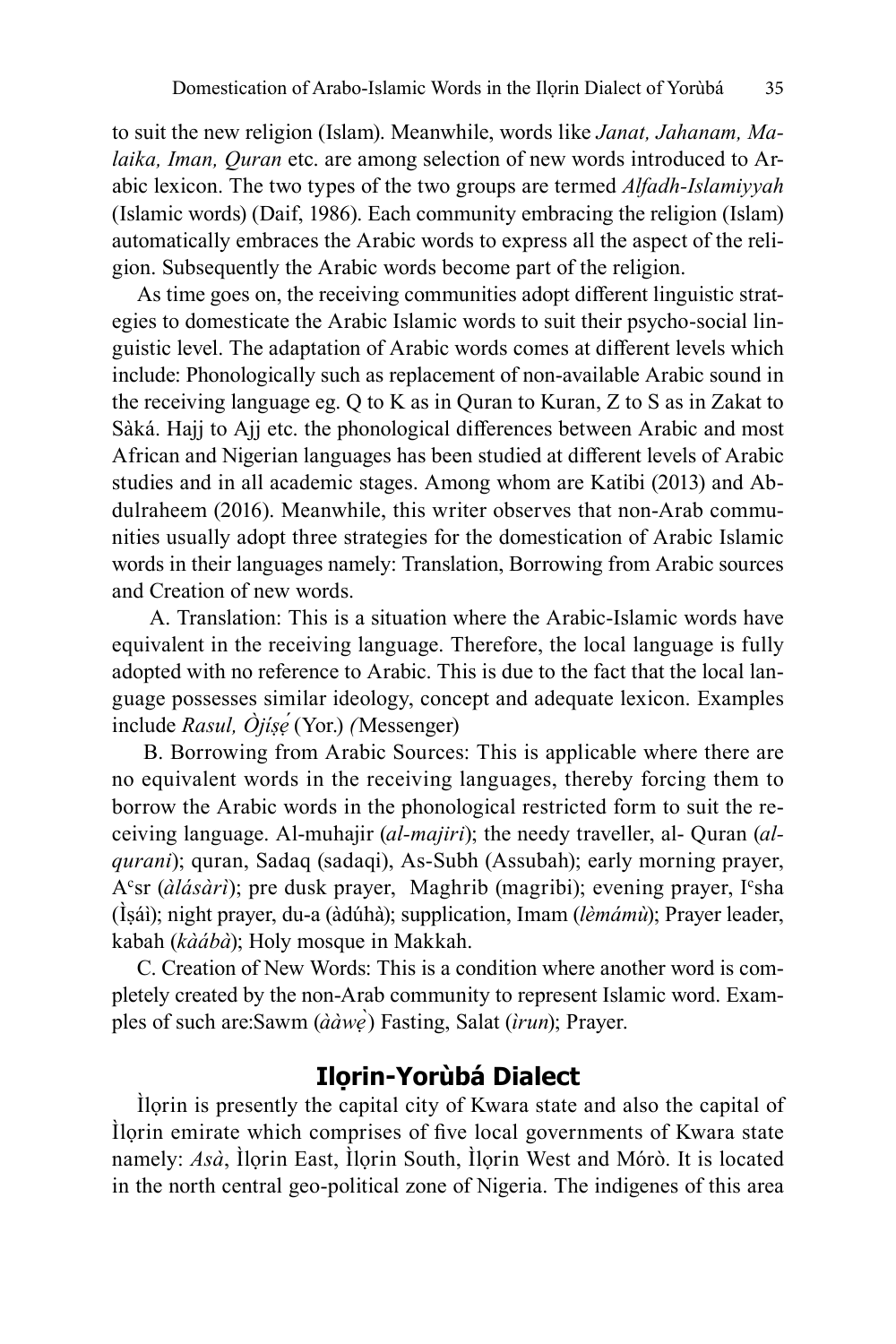consist of Arabs, Bàrùbá, Borno, Fulani, Gwari, Hausa, Kemberi, Mali, Nupe, and Yorùbá. The conglomerates of these ethnic groups choose the Yorùbá dialect for communication for social and commercial interaction. According to Ọlọṣọ (2017) in her study opined that the Yorùbá dialect of Ìlọrin is distinct to other dialect of Yorùbá in the areas of lexical variation. Even though, phonological difference could be observed from the dialect. Presently, with the influx of people and proximity of the area to Yorùbá land, most of linguistic features known for Ìlọrin dialect are gradually fading away but still retain and maintain the major facts of them (Katibi, 2011). It is pertinent to note that the dialect of Yorùbá has greatly influence other Yorùbá dialect being the major source for the spread of Islam in the area. Nevertheless, the Yorùbá language which is spoken in the south western part of Nigeria and spread across other areas like Kogi, Kwara, Edo, and Delta states. Although, the language has its root in the Niger-congo language family and of kwa-sub family group and commonly characterized as tonal language despite this, the language contains a lot of Arabic words. Some scholars such as: Ogunbiyi (1984) and Al-Ilori (2012) opine that this is so because of genetic relationship between the Arabs and the Yorùbá in the Pre-historic era and that quantum of the Arabic words in the Yorùbá lexicon are far beyond the spread of Islam in the area. However, globalization, education, commercial trips and electronic media are among other minor factors that further enrich Yorùbá language with Arabic language and culture. Furthermore, scholars of Arabic studies have proven that Arabic and Yorùbá shared some morphology and syntactic relationship which include the position of adjective and adverb, transitive and intransitive verbs, and in some areas of rhetoric (Abubakr, 2004). With the above analysis, Ilorin dialect of Yorùbá derives its lexicon from Yorùbá root and from other languages spoken in the area which are, Hausa, Nupe, Fulfulde and Arabic.

## **List of Domesticated Islamic words of Arabic Origin**

It is the particular concern of this work to identify words of Ìlọrin origin used to describe some aspects of Islamic belief, doctrine, act, civilization, name and material. These words must not be in Arabic form or transformed and solely confined to Ìlọrin. For example, words like *Àlùbáríkà*, *Àlìjánnà*, *Làdánì*, *Mọsáláṣí* etc. because they are of Arabic origin. Meanwhile, these domesticated Islamic words of Arabic origin may include borrowed word from other languages which form Ìlọrin dialect.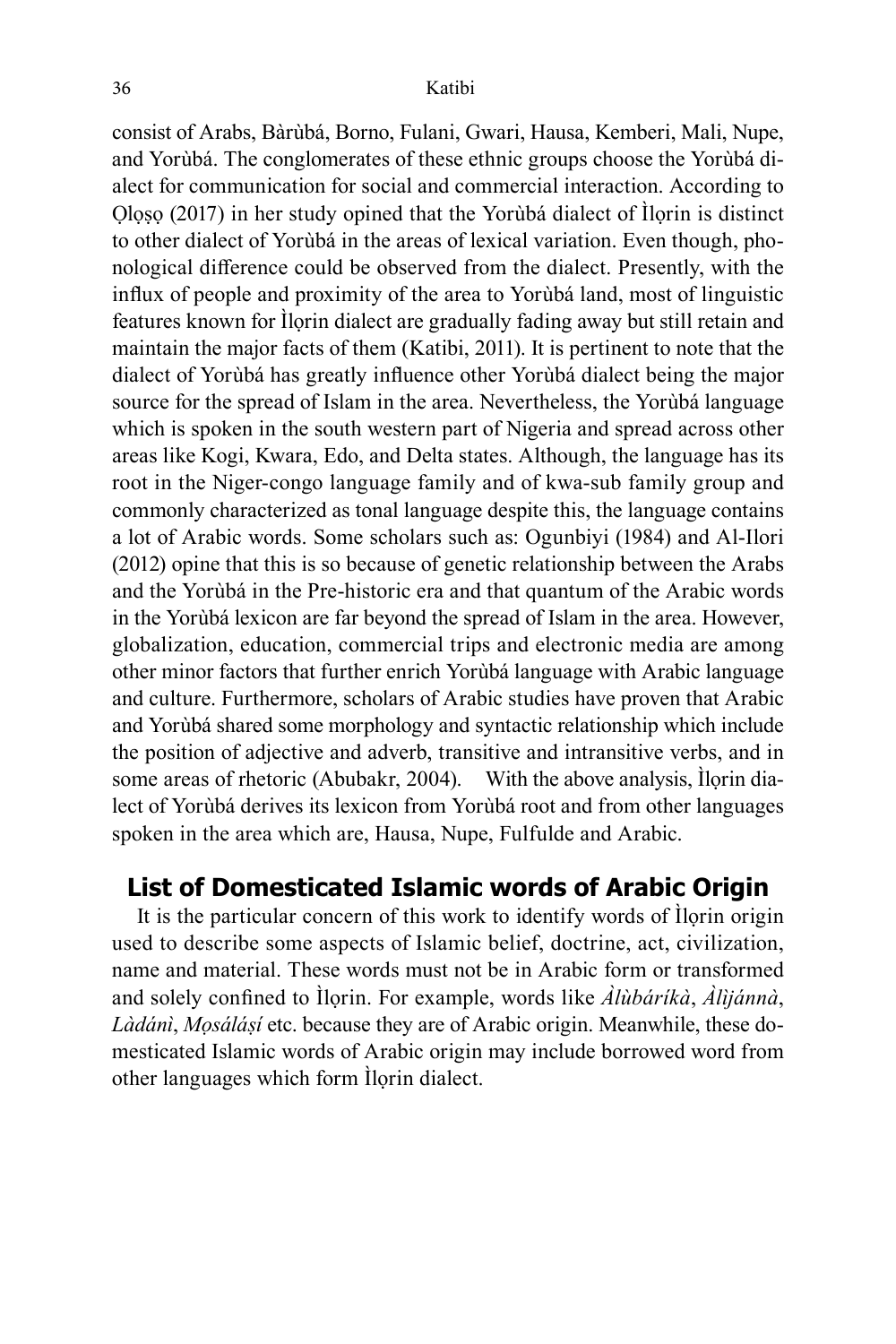| S/N | <b>ARABIC</b> | $D$ O M E S -<br>TICATED<br><b>WORDS</b> | <b>ORIGIN</b> | ENGLISH<br><b>MEANING</b> | <b>CONCEPT</b>                                                                                                                                                                                                       | <b>TYPE</b> |
|-----|---------------|------------------------------------------|---------------|---------------------------|----------------------------------------------------------------------------------------------------------------------------------------------------------------------------------------------------------------------|-------------|
| 1.  | Solat         | <i>Irun</i>                              | Yorùbá        | Prayer                    | A five<br>times daily<br>prayer<br>which<br>every<br>Muslim<br>must ob-<br>serve. Non<br>observers<br>shall be<br>punished<br>in the here-<br>after.                                                                 | Doctrine    |
| 2.  | Sawm          | Ààwe                                     | Yorùbá        | Fasting                   | Muslim<br>must fast<br>for 29 or<br>30 days<br>during<br>Ramadan.<br>Whoever<br>inten-<br>tionally<br>refuses to<br>observe<br>it shall be<br>punished,<br>while the<br>observer<br>shall be<br>rewarded<br>greatly. | Doctrine    |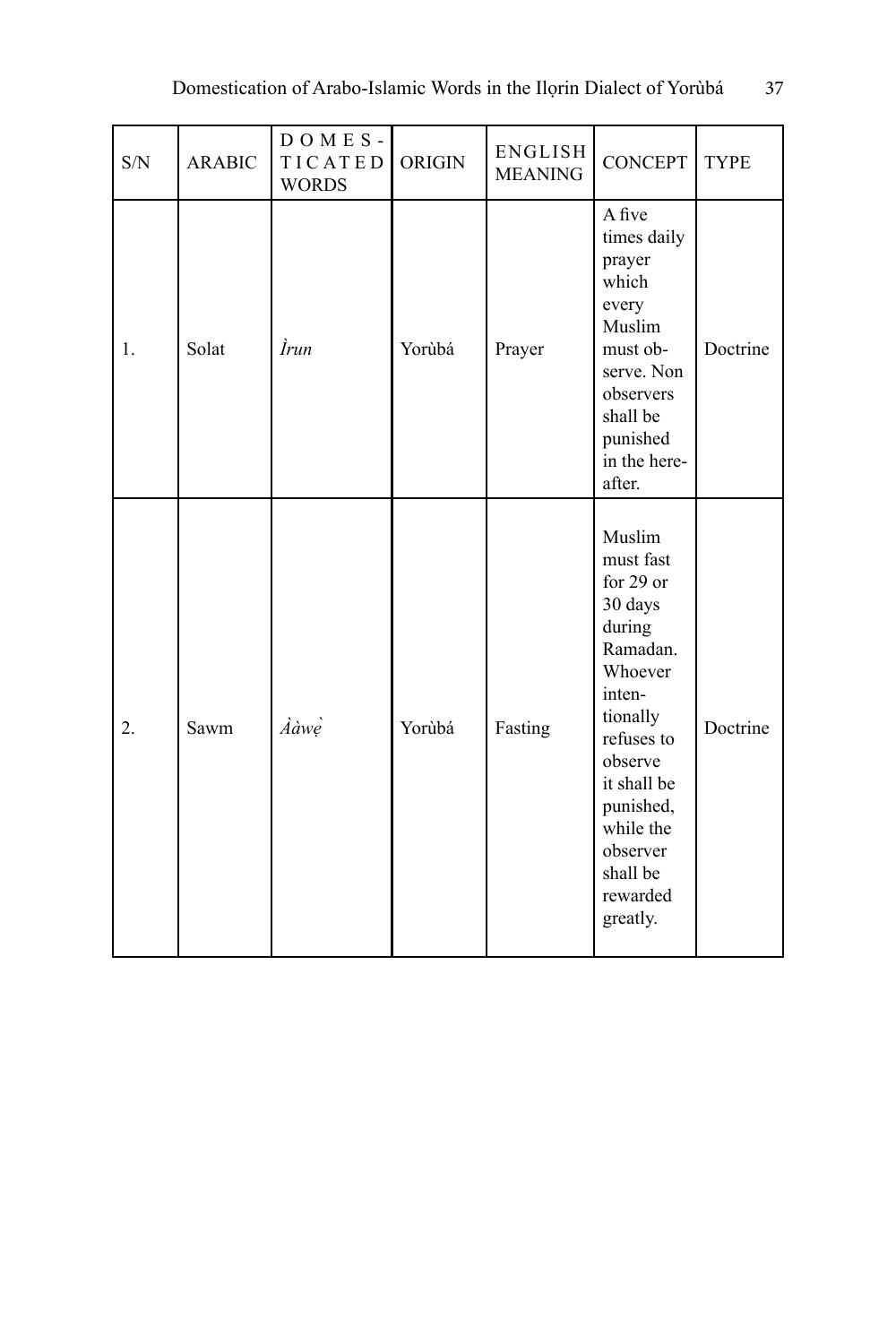| 3. | Thamar          | Làbídùn | Hausa<br>(f r o m<br>dàbínù) | Palm date           | The<br>faithful is<br>encour-<br>aged to<br>break his<br>fast during<br>Ramadan<br>with Palm<br>date. As it<br>is reported<br>from<br>Prophet<br>Mu-<br>hammed<br>(S. A.W). | Doctrine |
|----|-----------------|---------|------------------------------|---------------------|-----------------------------------------------------------------------------------------------------------------------------------------------------------------------------|----------|
| 4. | Sodaqah         | Sàráà   |                              | giv-<br>Alms<br>ing | A non-<br>compul-<br>sory alms<br>given to<br>the needy<br>at any<br>time. The<br>reward<br>for it is<br>believed to<br>be great.                                           | Doctrine |
| 5. | Rihutoy-<br>iba | Tùràré  | Hausa                        | Incense             | Islam<br>encourages<br>Muslims<br>to be clean<br>and smell<br>nice with<br>the use of<br>perfume                                                                            | Doctrine |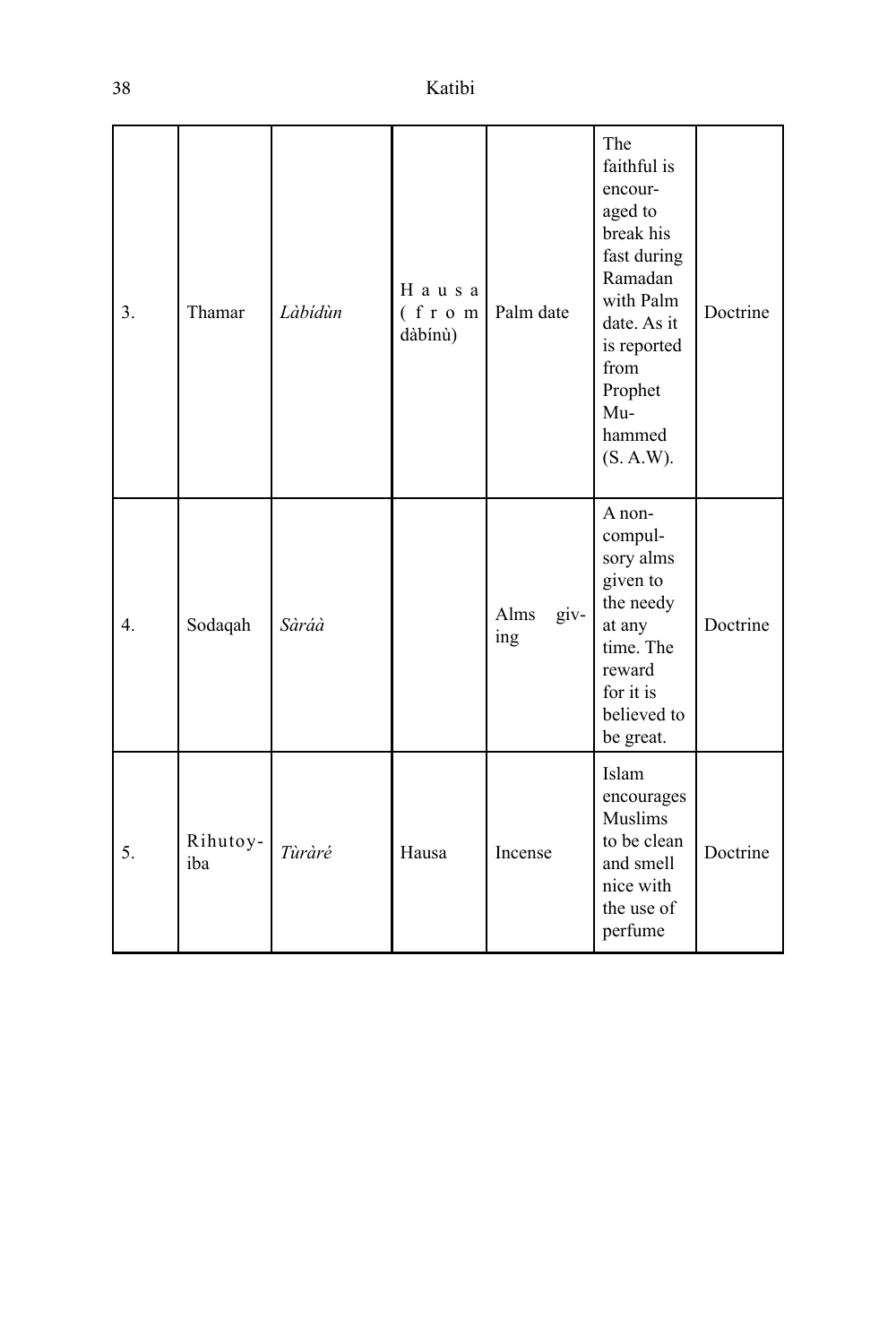| 6. | Madhu             | Yònbó | Hausa | Praise/Eu-<br>logy            | Every<br>Muslim is<br>mandated<br>to praise<br>prophet<br>$Mo-$<br>hammed<br>(S.A.W)<br>any time<br>his name is<br>mentioned<br>or being<br>remem-<br>bered.         | Doctrine      |
|----|-------------------|-------|-------|-------------------------------|----------------------------------------------------------------------------------------------------------------------------------------------------------------------|---------------|
| 7. | Dircu<br>(Kharuf) | Húdà  |       | Two col-<br>ored skin<br>Rams | Some<br>Muslims<br>believe<br>that<br>slaughter-<br>ing a two<br>colored<br>Ram<br>during<br>Eid-l-Adha<br>is more<br>rewarding<br>than any<br>other sacri-<br>fice. | Doc-<br>trine |
| 8. | Solatul<br>Zuhr   | Àilà  |       | Noon<br>prayer                | One of the<br>five daily<br>prayers<br>usually<br>observed<br>during the<br>noon time.                                                                               | Doc-<br>trine |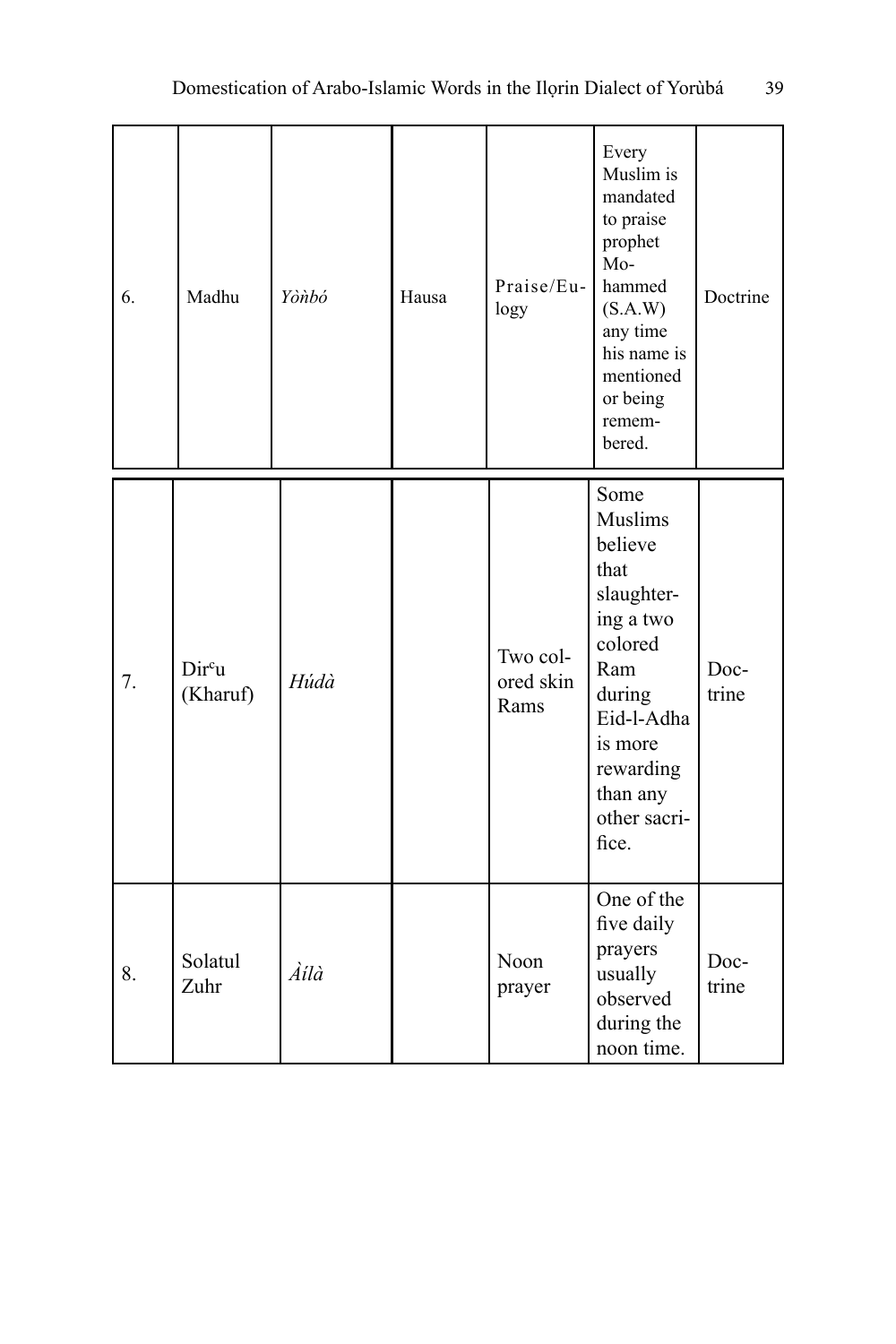| 9.  | Zakatul<br>fitr                              | Jákáà     |        | End of<br>Ramadan<br>Alms                                                           | Food items<br>(usually<br>grain) giv-<br>en out to<br>the needy<br>shortly<br>before<br>Ramadan<br>festival.                                                                                             | Doc-<br>trine |
|-----|----------------------------------------------|-----------|--------|-------------------------------------------------------------------------------------|----------------------------------------------------------------------------------------------------------------------------------------------------------------------------------------------------------|---------------|
| 10. | Jazau                                        | Láádá     | Hausa  | Reward                                                                              | The belief<br>that every<br>good<br>action<br>attracts re-<br>ward from<br>Allah.                                                                                                                        | Doc-<br>trine |
| 11. | Tasua <sup>c</sup> /<br><sup>c</sup> Ashurah | Káyó-káyó | Yorùbá | Ninth and<br>Tenth of<br>$Mu-$<br>harram<br>(First<br>Islamic<br>Calendar<br>Month) | The two<br>days of<br>voluntary<br>fasting to<br>commem-<br>orate the<br>escape of<br>Musa (Mo-<br>ses) from<br>Pharaoh.<br>Some<br><b>Muslims</b><br>feed the<br>poor in the<br>evening of<br>the days. | Doc-<br>trine |
| 12. | At-tahara                                    | Táábà     | Hausa  | Purifi-<br>cation<br>of the<br>private<br>part                                      | Act of<br>cleaning<br>the private<br>parts of the<br>body after<br>urination,<br>defecation<br>and others                                                                                                | Act           |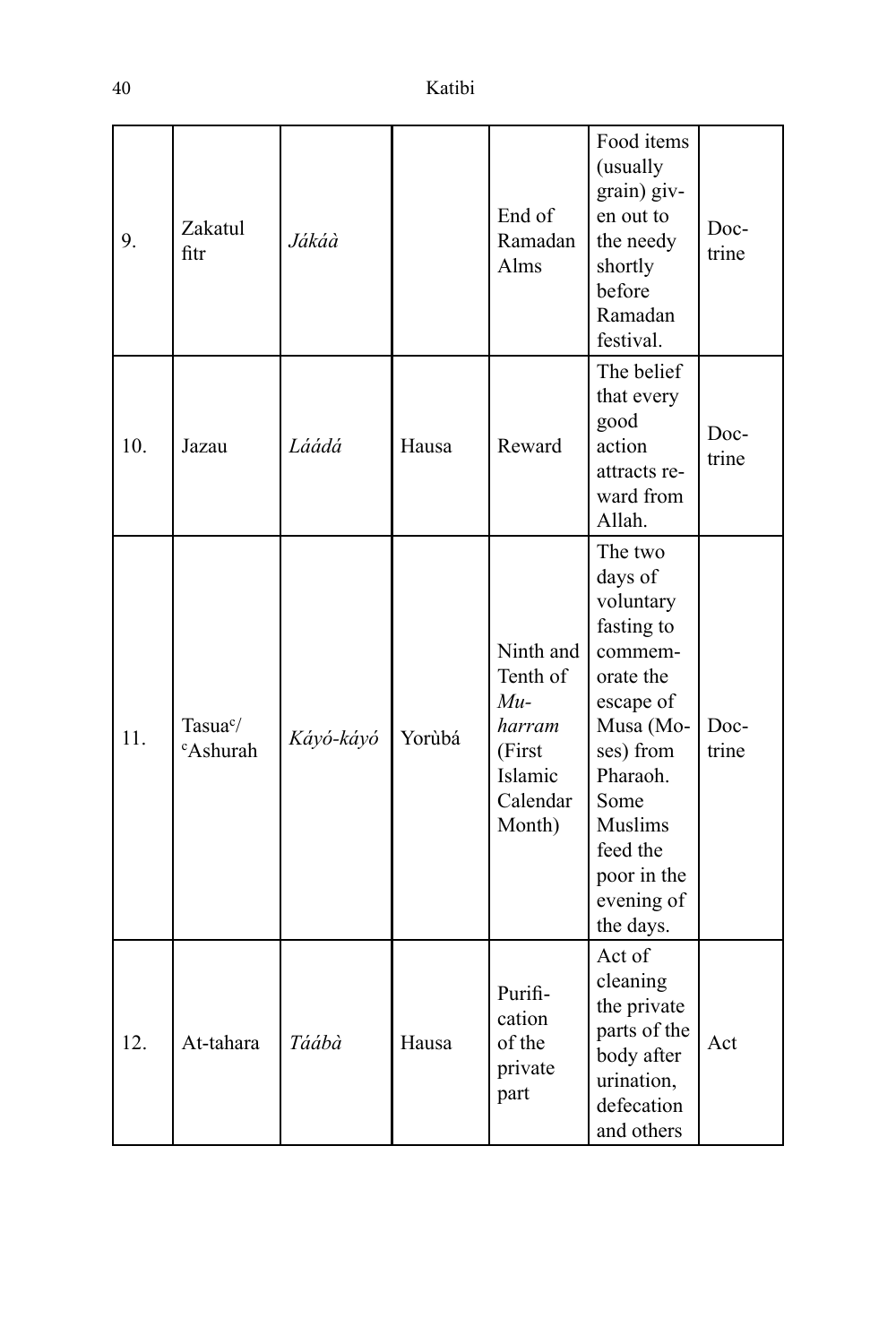| 13. | Kibla     | Gábásì           | Hausa        | Direction<br>of the holy<br>mosque<br>(Kaaba)          | A place where<br>all Muslims<br>face during<br>prayer every-<br>day                            | Doctrine          |
|-----|-----------|------------------|--------------|--------------------------------------------------------|------------------------------------------------------------------------------------------------|-------------------|
| 14. | Rajab     | Ààwe<br>Arúgbó   | Yorùbá       | Ninth<br>month of<br>Islamic<br>calendar               | Some Mus-<br>lims fast part<br>or whole of<br>this month                                       | Doctrine          |
| 15. | Dhul qada | Ràg-<br>bò-ràgbò | Yorùbá       | The<br>eleventh<br>Month of<br>the Islamic<br>calendar | Muslims start<br>buying rams<br>for sacrifice<br>for the month<br>that follows<br>(Dhul-hijja) | Civiliza-<br>tion |
| 16. | Haddu     | Taàrá            | Hausa        | Punish-<br>ment                                        | Punishment<br>described for<br>offenders by<br>Islamic law                                     | Act               |
| 17. | Manar     | Sóró             |              | Minaret                                                | One or more<br>pillar built on<br>the top of the<br>mosques                                    | Civiliza-<br>tion |
| 18. | Qirah     | Kéhú             | Fulfulde     | Reading                                                | Act of reading<br>or learning Ar-<br>abic or Islamic<br><b>Studies</b>                         | Civiliza-<br>tion |
| 19. | Shaikh    | Àlùfáà           | Madin-<br>go | Islamic<br>scholars                                    | Somebody<br>who is learned<br>and teaches<br>Arabic/Islamic<br>studies                         | Civiliza-<br>tion |
| 20. | Diwan     | Kúńdí            | Hausa        | File                                                   | Files where<br>documents are<br>kept                                                           | Civiliza-<br>tion |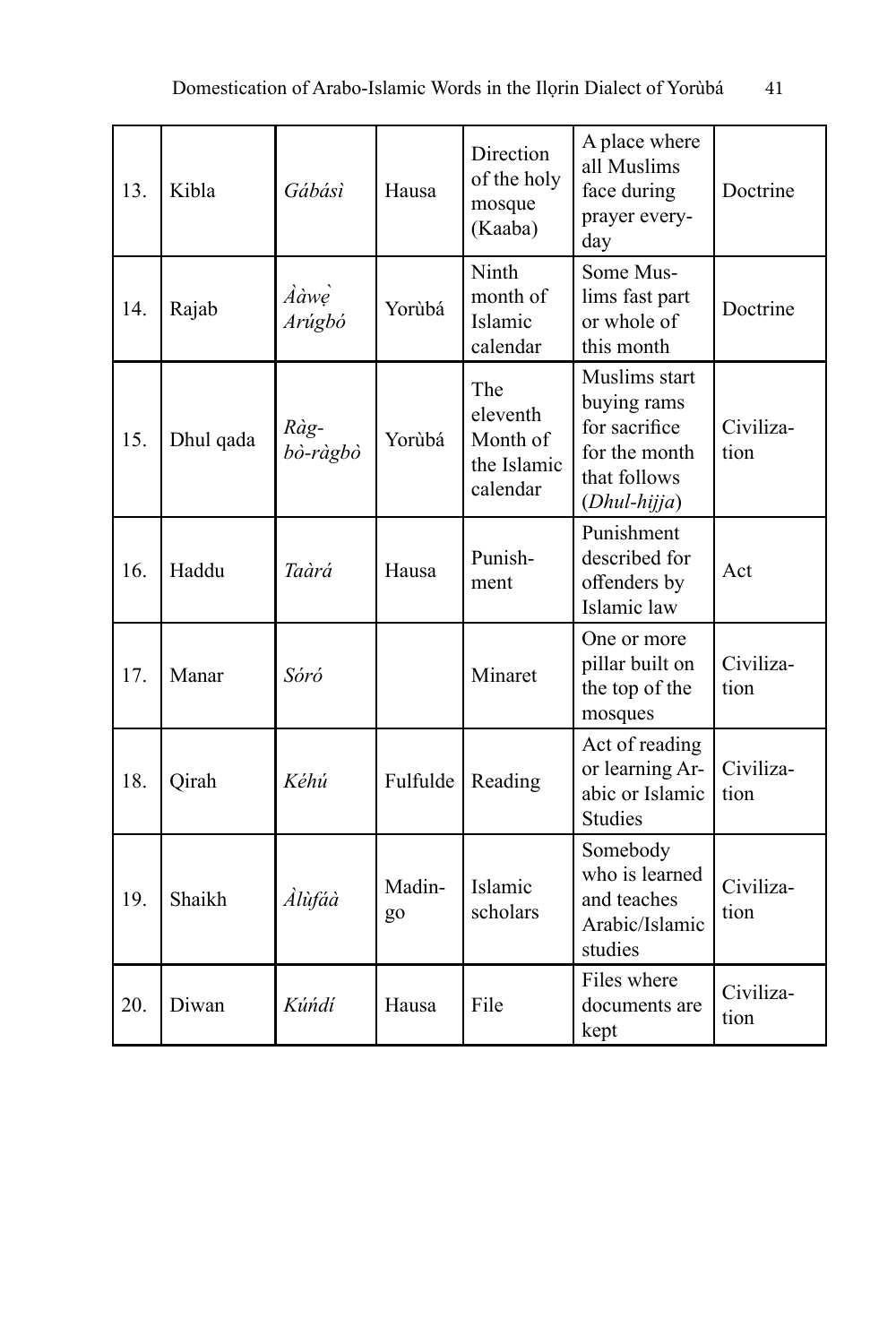| 21. | Ama'mah | Láwàní  | Hausa    | Turban                                                 | A long cloth<br>material usual-<br>ly tied around<br>the head,<br>mouth and<br>nose                                       | Civiliza-<br>tion |
|-----|---------|---------|----------|--------------------------------------------------------|---------------------------------------------------------------------------------------------------------------------------|-------------------|
| 22. | Gina'u  | Wéré    | Yorùbá   | Islamic<br>song                                        | A type of<br>Islamic band<br>usually per-<br>formed during<br>Ramadan mid-<br>night meal<br>to awaken<br>Muslims          | Civiliza-<br>tion |
| 23. | Gina'u  | Wákà    | Hausa    | Islamic<br>song                                        | A popu-<br>lar Islamic<br>song usually<br>performed<br>by Muslim<br>scholars or<br>women during<br>an Islamic<br>occasion | Civiliza-<br>tion |
| 24. | Haqibah | Gááfákà | Fulfulde | Bag where<br>Qur'an or<br>Islamic<br>books are<br>kept | A small bag<br>usually made<br>with leather<br>and used to<br>keep or con-<br>vey Qur'an or<br>Islamic books              | Civiliza-<br>tion |
| 25. | Tahjiha | Ajìtú   | Yorùbá   | Spelling                                               | Art of spelling<br>of joined let-<br>ters in Arabic                                                                       | Civiliza-<br>tion |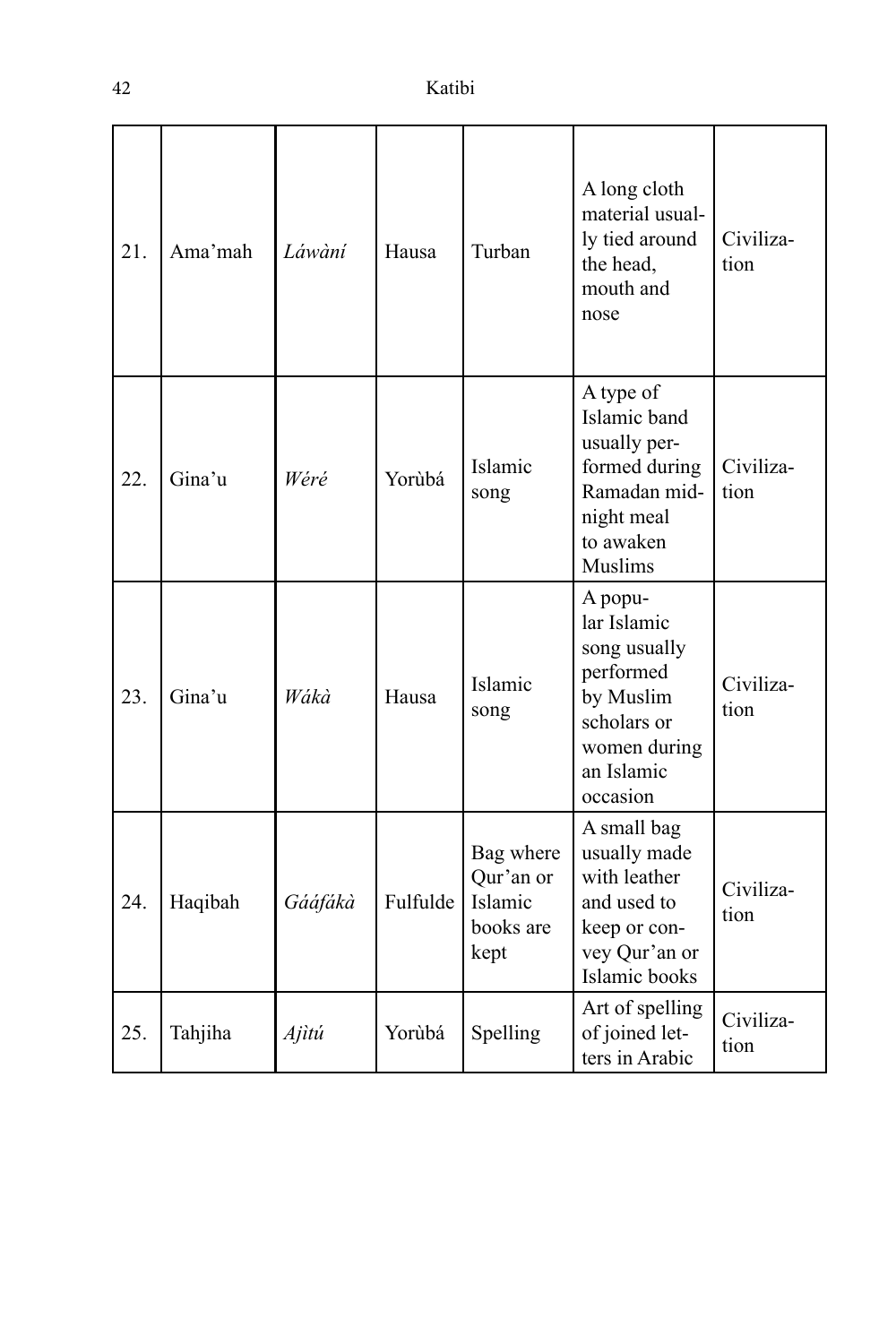| 26. | Tasawur          | Báárà          | Hausa    | Begging                                                           | A condem-<br>nable act<br>of begging<br>people for<br>financial assis-<br>tance          | Act  |
|-----|------------------|----------------|----------|-------------------------------------------------------------------|------------------------------------------------------------------------------------------|------|
| 27. | Tarawih          | Aásámú         |          | Special<br>prayer<br>during<br>Ramadan<br>usually in<br>the night | A special<br>prayer usually<br>conducted<br>during Rama-<br>dan night                    | Act  |
| 28  | Fa'siq/<br>Fajir | Pòkíì          |          | Impious                                                           | Someone<br>who disobeys<br>Allah's com-<br>mand                                          | Act  |
| 29  | Nikkah           | Yìgì           |          | Marriage                                                          | Act of joining<br>married cou-<br>ples in Islamic<br>way                                 | Act  |
| 30. | Dhibhu           | Dúnbú          | Hausa    | Slaughter                                                         | Act of slaugh-<br>tering animals<br>in Islamic way                                       | Act  |
| 31. | Ibrahim          | Déńdè          | Fulfulde | Abraham                                                           | A prophet of<br>Allah, known<br>as Father of<br>Faith in Islam                           | Name |
| 32. | Abdullah         | Gógá           | Fulfulde | Servant of<br>Allah                                               | One of the<br>preferred<br>name of<br>Muslim and<br>encouraged<br>by prophet<br>Mohammed | Name |
| 33. | Maryam           | Màìró/<br>Mèró | Fulfulde | Mary                                                              | The mother of<br>prophet Issa                                                            | Name |
| 34. | Aliyu            | Dòdó           | Fulfulde |                                                                   | The fourth<br>caliphate of<br>Islam                                                      | Name |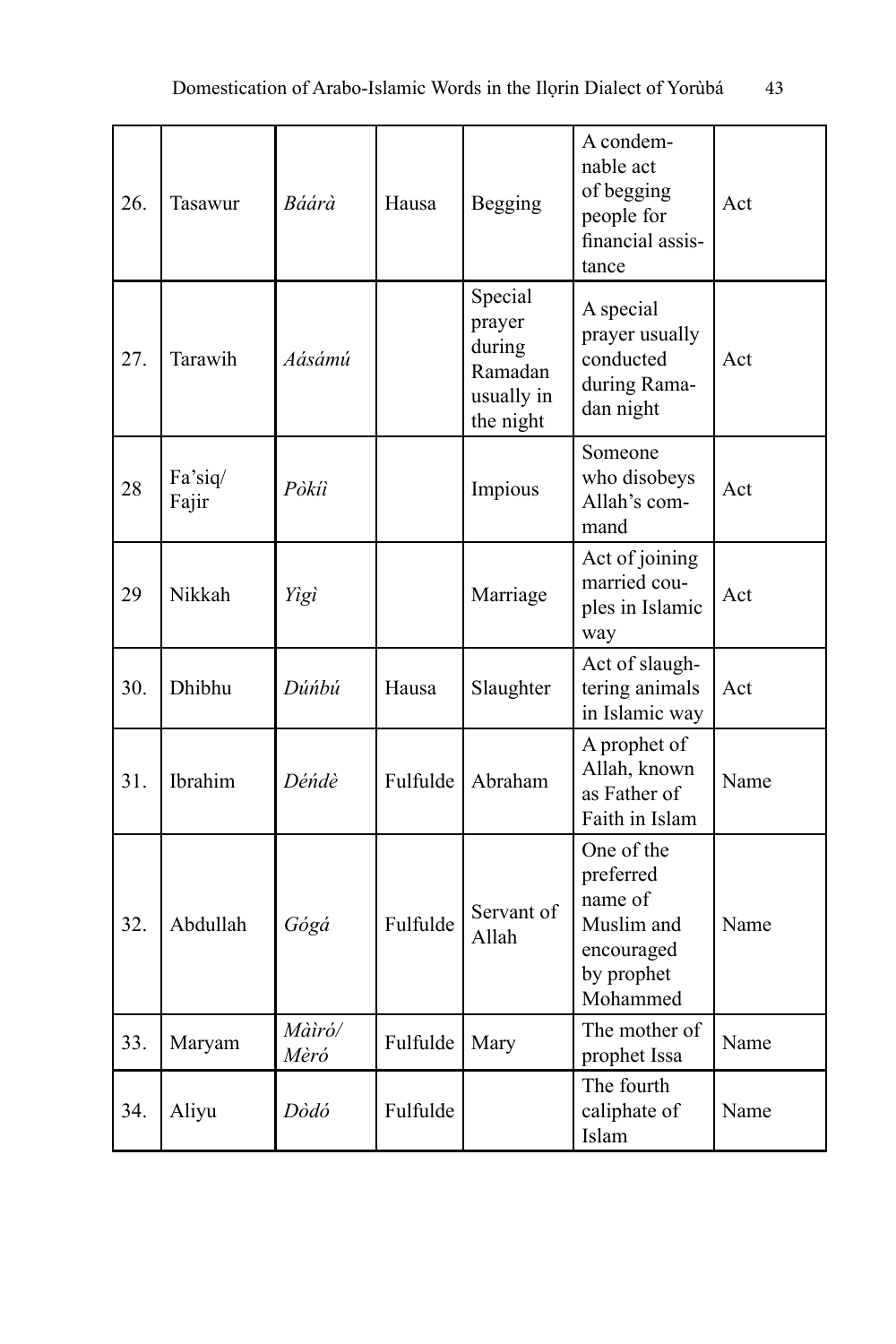| 35. | Abubakr       | Gárúbà                                          | Fulfude  |             | The first<br>caliphate of<br>Islam                                                                                                           | Name              |
|-----|---------------|-------------------------------------------------|----------|-------------|----------------------------------------------------------------------------------------------------------------------------------------------|-------------------|
| 36. | Mu-<br>hammed | Gídádò,<br>Tukur,<br>Kúráńgà,<br>Sámbò,<br>Bélò | Fulfulde |             | The last<br>prophet of<br>Islam                                                                                                              | Name              |
| 37. | Umar          | Sàndá                                           | Hausa    |             | The second<br>caliphate of<br>Islam. The<br>Rich and<br>powerful                                                                             | Name              |
| 38. | Kitab         | Tírà                                            | Fulfulde | <b>Book</b> | Collections of<br>Arabic words<br>sheet bound<br>together                                                                                    | Civiliza-<br>tion |
| 39. | Ibrik         | Àgé                                             | Yorùbá   | Kettle      | Brick/Plastic<br>water Con-<br>tainer used<br>by Muslims<br>to perform<br>ablution                                                           | Material          |
| 40. | Jumu'ah       | Ojó-ńlá                                         | Yorùbá   | Friday      | A special day<br>of Islamic<br>Week. It is<br>presumed that<br>the World will<br>end that day.<br>Allah accepts<br>Prayer during<br>the day. | Doctrine          |

# **Comments and Analysis**

Among the major objectives of this work is to investigate how prevalence of Islamic words in the Yorùbá dialect of Ìlọrin and how the people are able to localize those words and use them in their daily expressions. Meanwhile, in the cause of compiling those words certain facts emerged. Simple percentage is used to extract some information for analysis. In an effort to domesticate these foreign Arabic words in to the Yorùbá dialect of Ìlọrin, some strategies were adopted which conform to Adeniran A.S theory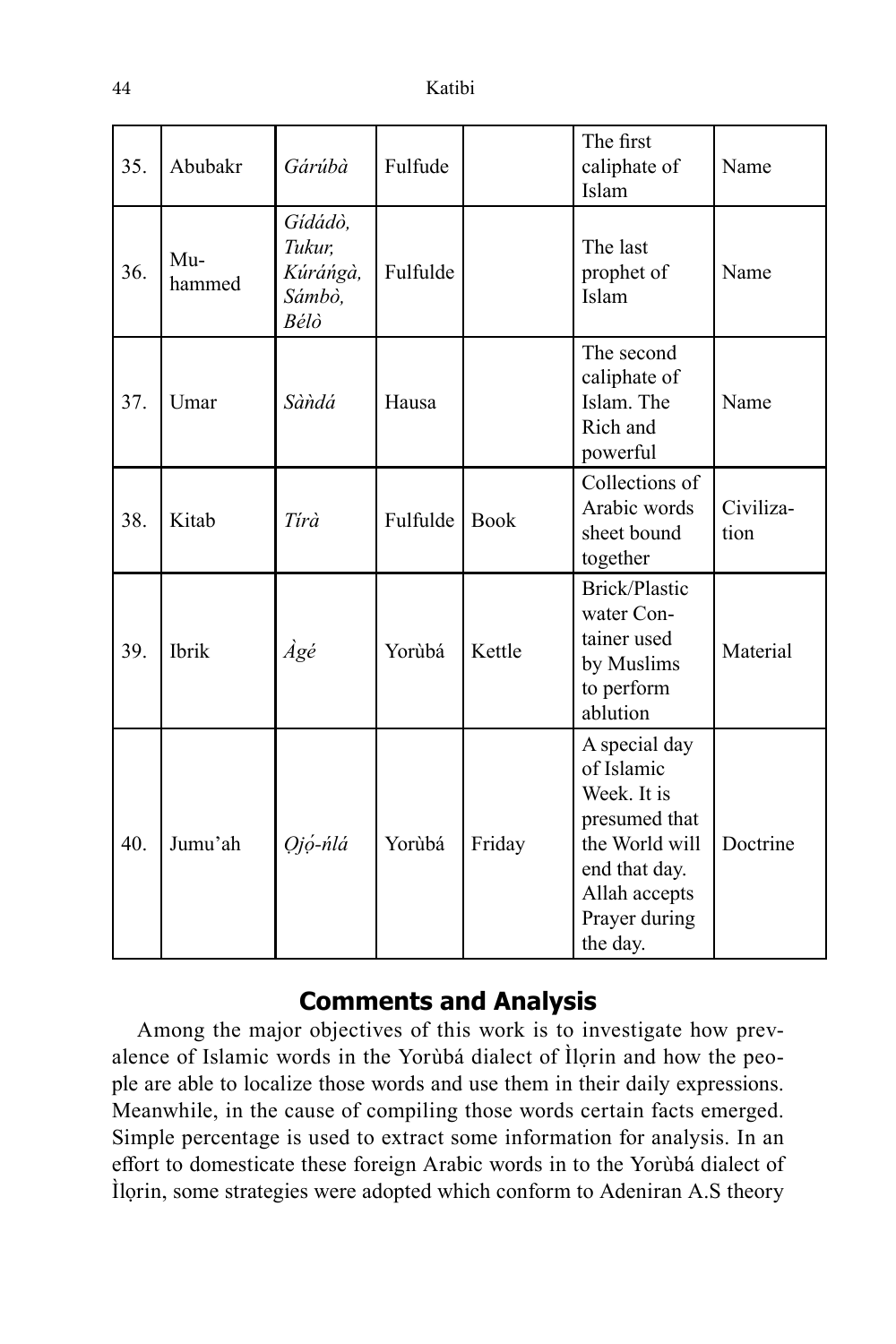in *Yorùbá Metalanguage* (1992). These are: borrowing, special coinage and loan words. For instance, words like: *Àílà* (noon prayer), *Ààwẹ* (fasting), *̀ Wéré* (midnight song) are derived from Yorùbá language. Meanwhile, words like: *Ìrun* (prayer), *Káyó-káyó* (9th day of the first month of lunar calendar), *Ràgbò-ràgbò* (11th month of lunar calendar), *Oṣù Arúgbó* (7th month of Lunar Calendar) are examples for special coinage. For instances *ìrun* (prayer) is coined from Yorùbá word *Ọrún* (five) to indicate that major Muslim prayers are performed five times daily. While *Ààwẹ* (fasting) is presumed to have being from *̀* cleansing or meaning cleanliness from all sins during the period of fasting. The meaning of other examples given reflects from the word itself. The remaining words are borrowed from existing dialects spoken in Ìlọrin. The languages are Yorùbá (9) (22.5%), Hausa (13) (32.5%), Fulfulde (9) (22.5%), Madingo (1) (2.5%). The word may have sneaked into Ìlọrin dialect because of the presence of Mali communities (Ìmàle). The remaining 8 words which constitute 20%, are yet to be identified with any language. These inform the facts that Ìlọrin is a Heterogeneous and Multilingual setting which derives its principle of Islam controlling the social cultural entity of the area. Some other facts include: frequent use of this domesticated Arabic words of Islamic concept both at oral and written expressions. Also, there is no alternative words for most of these localized words such as: *Ìrun* (prayer), *Àawẹ* (fasting), *̀ Kéwú* (Arabic reading), *Àlùfáà* (Islamic scholars) etc. However, word like *Àgé* is presently used in Ìlọrin dialect to replace *Al-kidiri* or *Sẹ́ ńtẹ̀lí* meaning kettle. In the same vein names like Gídádò, Tukur, Déńdè, Gógá, Dòdó, Gárúbà etc. which serves as cognomen for Muhammed, Abdullah, Ali, Ibrahim, Abubakr are fading away and mostly beard by elderly people or sometimes serves as surname for people in Ìlọrin emirate. This category constitutes 15% of the total domesticated words.

Another issue of concern in this research is the availability of some of these Arabic words in the Yorùbá dictionary even though there are numerous others which could not be found. However, some of the available ones are not properly given the right meaning. This is largely due to the fact that the Arabic words studied are strictly religious (Islamic) and confined to Ìlọrin dialect of Yorùbá which are yet to be adapted to Yorùbá lexicon. This also confirmed the argument that in the process of domesticating a foreign word, there is tendency that the source language may not be properly captured either by indicating semantic shrinking or semantic extension. All these factors are noticed from the work under study. At this juncture, scholars of Arabic and Yorùbá are advised to collaborate for the purpose to correct an imbalance between the two Languages.

 Furthermore, this research endeavors to categorize all the domesticated Arabic words used in this study into five (5) namely: Doctrine, Act,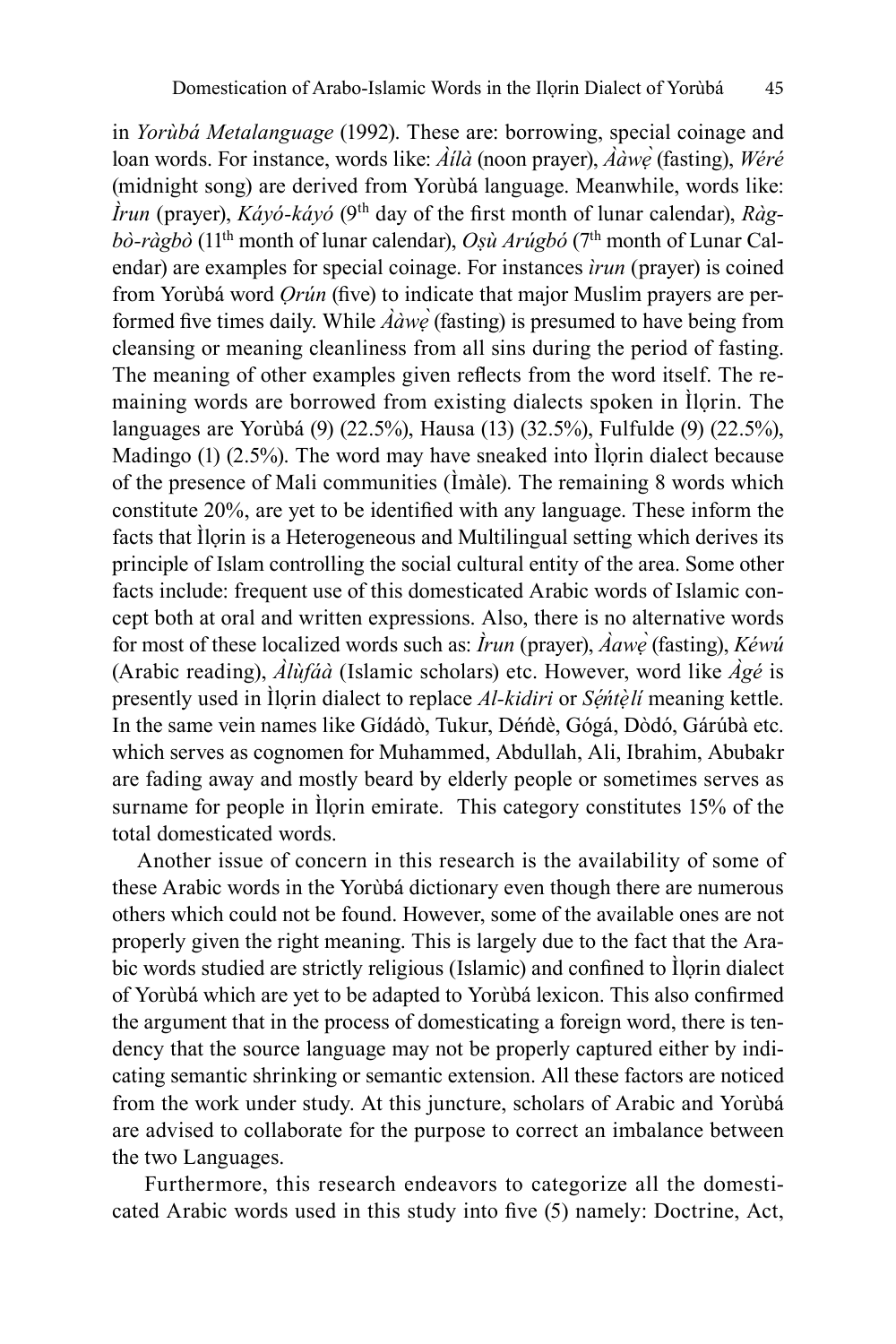Civilization, Name and Material. This is done to discover how extensive the Islamic words cum Islamic concept permeate through Ilorin culture and its dialect. The table indicates that out of 40 words identified in the study. Doctrine has (14) representing 35% while Act has (7) equal to 17.5% out of the total amount. While, words that are related to Islamic civilization (11) representing 27.5% while common Islamic names have (7) representing 17.5%. Islamic material commonly used by the people of Ìlọrin is just one (1) representing 2.5% the least of this category. A further analysis of this category reveals that doctrine and civilization take (25) out of (40) words representing 62.5% close to two third (⅔) out of the words studied. This may be due to symbiotic and interactive relationship between doctrine and civilization. More so, all Islamic civilizations are extracted from Islamic belief. Interestingly, one may not see direct connection between Islamic acts and Islamic names but the two are inseparable. This is better explained with the fact that the two categories have the same number of words 7 each representing 17.5% if the two are merged together they represent 35% more than one-third (⅓) of the total domesticated Arabic words from Islamic concept.

### **Conclusion**

This work is aimed at identifying and analyzing how some Arabic words from Islamic concept are domesticated and used in Ìlọrin dialect of Yorùbá. More importantly, it is aimed at investigating how Arabic language generally has contributed to the expansion of Yorùbá lexicon. In order to achieve this, the researcher reviewed some that are related to the subject matter which include: Islamic concept, theory of domestication, Ìlọrin dialect among others. The list of the identified domesticated Arabic words into Yorùbá was given containing some variable which include: list of Arabic words, domesticated words, origin, English meaning, concept and type. The data are collected from the Ìlọrin dialect commonly used by contemporary Ìlọrin people. All the major facts are extracted from the table using observation and sometimes by using simple percentage.

After the discussion and analysis, it was discovered that Arabic and Yorùbá have linguistic relationship far beyond loan words. And that effort to domesticate some Islamic concepts of Arabic origin commenced very long time ago through the effort of the local communities. Moreover, the domestication of these Arabic words has greatly impacted on Yorùbá lexicon i.e. adding to Yorùbá words. In the same vein, it could be concluded that Ilorin dialect of Yorùbá has also influence the domestication and borrowing of Arabic words relating to Islamic concept because of the prevalence of Arabic language in Ìlọrin, its Islamic setting and its proximity to Yorùbá land. The study also